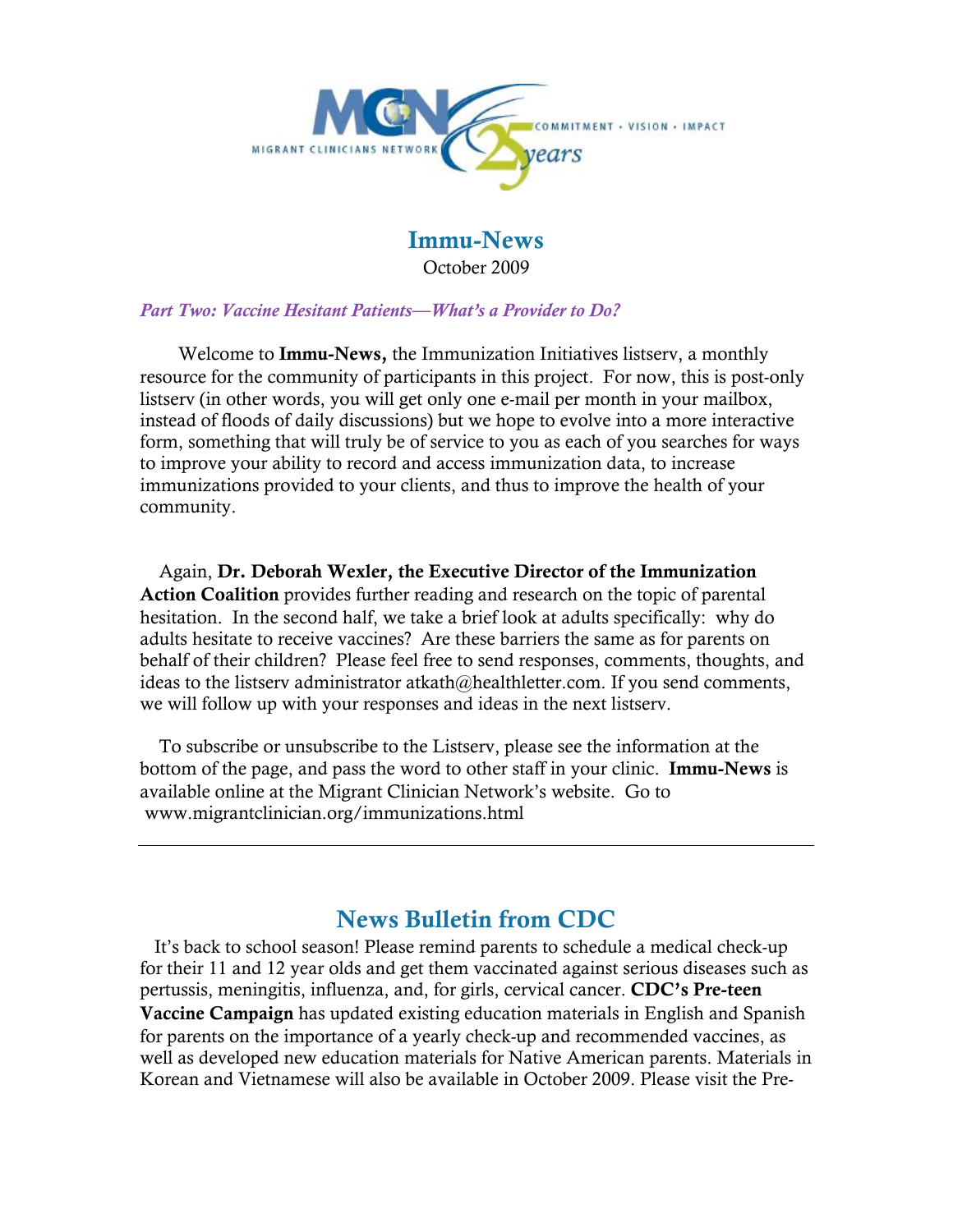## Part Two: Vaccine-Hesitant Patients—What's a Provider to D<sub>0</sub>?

 Two recent articles in the medical literature point to the importance of providing patients and parents with science-based information about vaccines, including communicating with parents about the serious consequences of choosing not to vaccinate their children. According to a recent article in the May 2009 issue of BMC Public Health, when parents scored well on a test of vaccine knowledge, their children were more likely to be on schedule with their immunizations, which suggested to the researchers that if doctors do more to inform parents about vaccine effectiveness and safety, they will be more likely to keep their children on the recommended schedule. Also, in the June issue of Pediatrics, researchers found that parental refusal of pertussis vaccination is associated with an increased risk of pertussis infection in children. They found that the unvaccinated children were about 23 times more likely than vaccinated children to get whooping cough.

#### Further Reading

- 1. Parental Knowledge of Paediatric Vaccination Borras E, et al. BMC Public Health. 2009 May 27;9:154. http://www.ncbi.nlm.nih.gov/pubmed/19473498
- 2. Parental Refusal of Pertussis Vaccination Is Associated with an Increased Risk of Pertussis Infection in Children Glanz JM, et al. Pediatrics 2009 Jun;123(6):1446-51 http://www.ncbi.nlm.nih.gov/pubmed/19482753

Please note: only the abstract is available unless you have a subscription to Pediatrics

## Adult Clients --

what are the barriers and what are the strategies for providers when it comes to adult clients?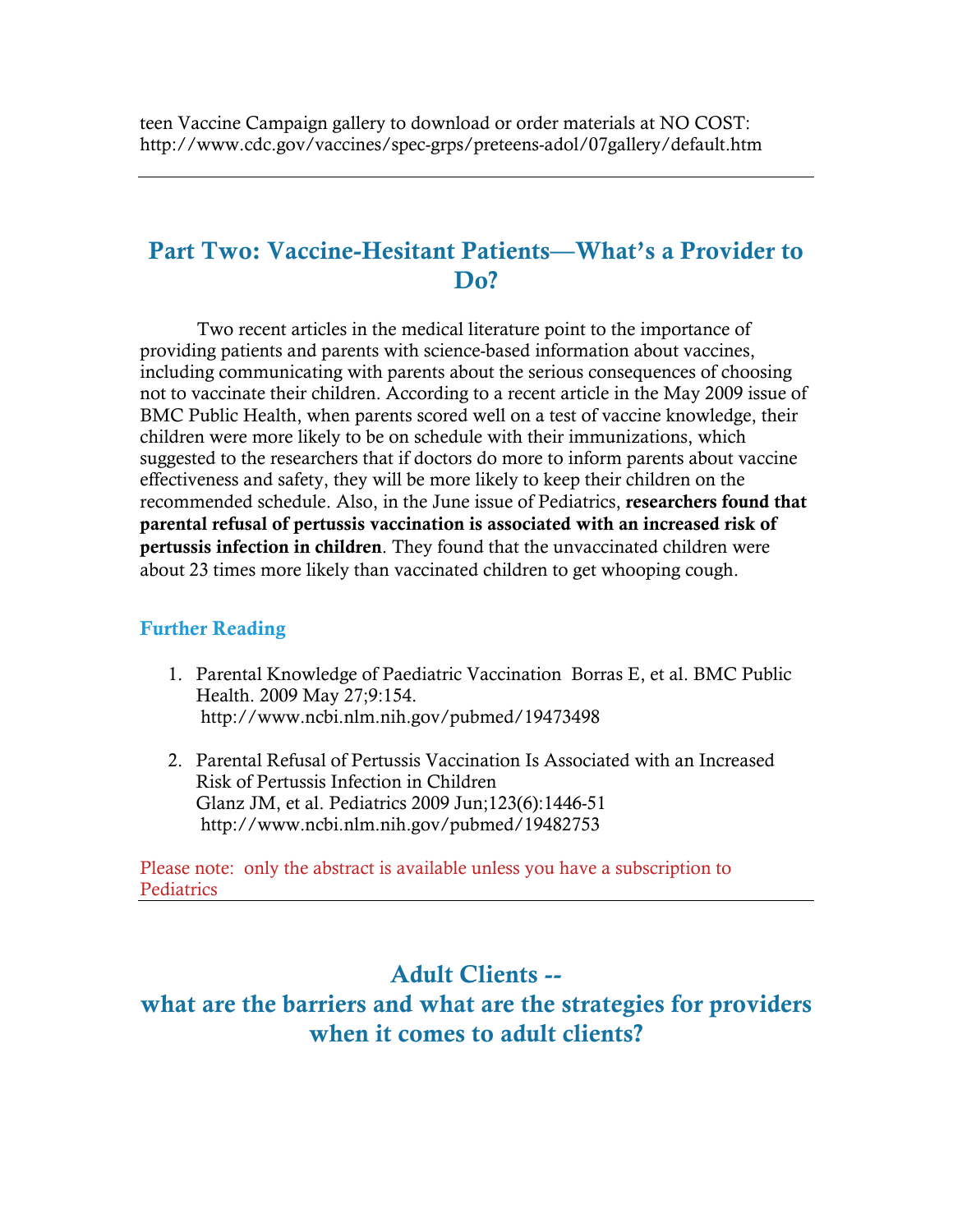The reasons adults have for not getting vaccinated may be different from parents' hesitation on the part of their children. Our clinics have reported on some of the barriers they have heard about from their adult patients:

- **7** Resistance due to cost.
- 7 Needle opposition.
- "If I don't have to get the shot [for work] then I don't want it."
- Patients are scared about missing work; they do not want a shot because it is painful and it may disrupt their work.
- Lack of knowledge about adult vaccines. Have not heard that vaccines are also for adults.
- Find hesitation most among adult Hispanic male patients.

We guess that some of the reason for the latter is that women receive vaccines as adults when they are pregnant as well as postpartum. They are more familiar with the idea of adults getting vaccines, and the vaccine may have been introduced to them in the context of a concrete and tangible result: mothers will be protecting their children from illnesses that could have been carried into the household by the mothers

Here are three articles that discuss adult vaccines and some of the barriers mentioned above.

- 1. Vaccinations in Adults: Missed Opportunities Editorial, Richard K. Zimmerman and Judith Ball, American Family Physician, September 15, 1998. http://www.aafp.org/afp/980915ap/edit.html
- 2. Attitudes of US obstetricians toward a combined tetanus-diphtheria-acellular pertussis vaccine for adults. Clark SJ Infectious Diseases in Obstetrics and Gynecology Volume 2006, Article ID 87040, Pages 1–5 http://www.pubmedcentral.nih.gov/picrender.fcgi?artid=1779616&blo btype=pdf
- 3. Community and patient values for preventing herpes zoster. Lieu TA, Ortega-Sanchez I, Ray GT, Rusinak D, Yih WK, Choo PW, Shui I, Kleinman K, Harpaz R, Prosser LA. Pharmacoeconomics. 2008;26(3):235-49. http://www.ncbi.nlm.nih.gov/sites/entrez

4. Please note: only the abstract is available